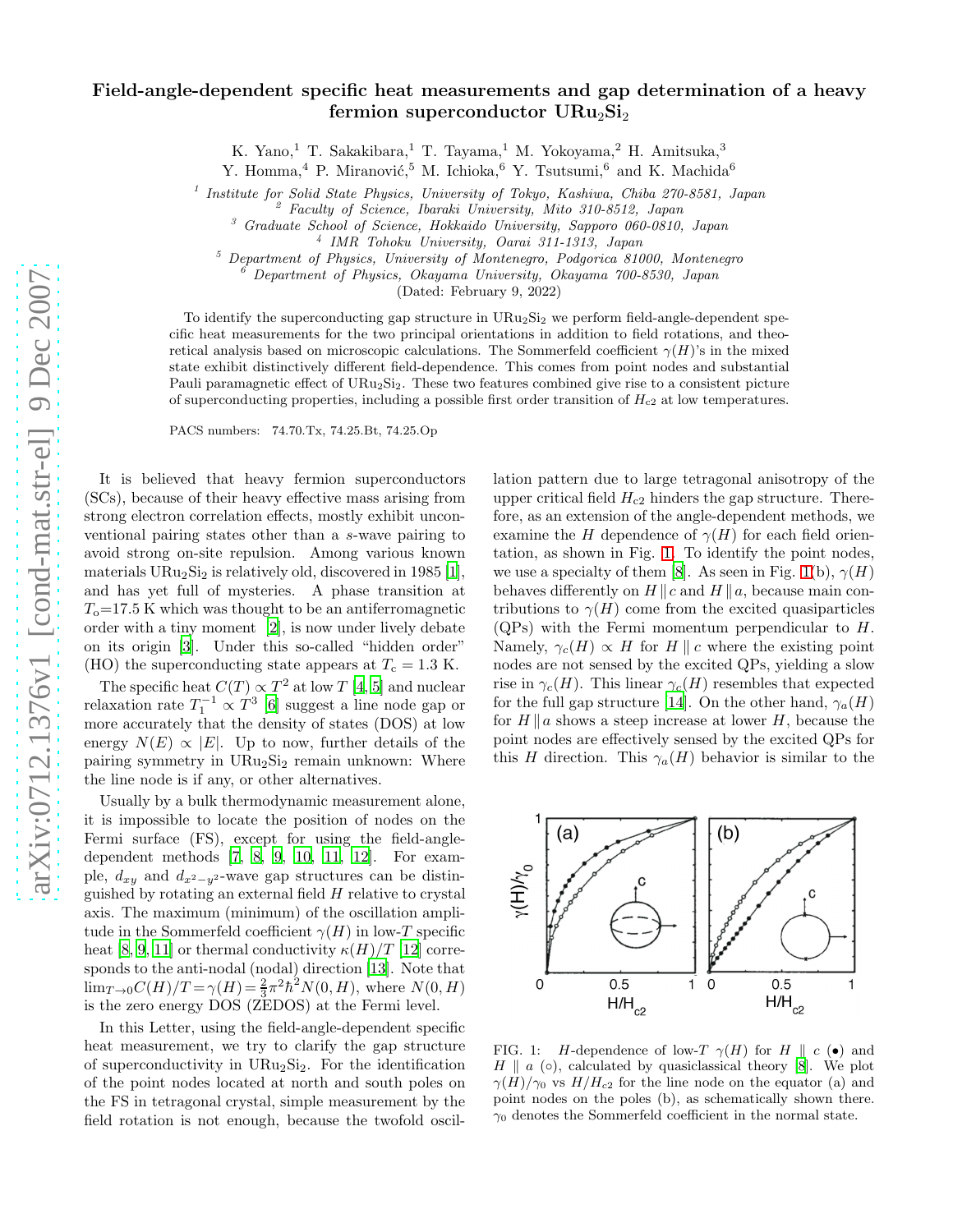

<span id="page-1-0"></span>FIG. 2: (Color online)  $C(H, \theta)$  of URu<sub>2</sub>Si<sub>2</sub> at  $T = 0.34$  K. The field-rotational plane is perpendicular to [010] (a) and to [001] (b) directions. Inset shows  $C/T$  vs. T plot at  $H=0$ .

so-called Volovik  $\sqrt{H}$  dependence [\[15](#page-3-14)]. This feature is absent in the line node case in Fig.  $1(a)$ , because the excited QPs feel more or less the nodal structure for both  $H$  orientations, leading to essentially the same behavior  $\gamma_{a,c}(H) \propto \sqrt{H}$  with slightly different coefficient.

Through our analysis, it will also become clear that the Pauli paramagnetic depairing effect is operative for both directions in URu2Si2. Previously two experiments point out this fact; a strong depression of  $H_{c2}$  [\[16\]](#page-3-15) and decreasing tendency of the Maki parameter  $\kappa_2$  upon cooling for both directions [\[17](#page-3-16), [18](#page-3-17)]. The following experiment and analyses reinforce this, suggesting a possible first order phase transition at lower T [\[19\]](#page-3-18).

Experiment. We have carried out the angle-dependent specific heat measurements  $C(H, \theta)$  on a single crystal URu2Si<sup>2</sup> (100 mg weight), grown by the Czochralski method and annealed in high vacuum for 7 days at 950◦C. The crystal had  $T_c$  of 1.3 K as shown in the inset of Fig. [2.](#page-1-0)  $C(H, \theta)$  measurements were carried out by means of a semi-adiabatic method in horizontal fields up to 7 T at a lower T of 0.34 K [\[11](#page-3-10)].

In Fig. [2](#page-1-0) the data  $C(H, \theta)$  are shown under the field rotated in the  $(010)$  (Fig. [2\(](#page-1-0)a)) and  $(001)$  plane (Fig.  $2(b)$  $2(b)$ ). The former exhibits a large twofold oscillation, which is mainly due to a large anisotropy in  $H_{c2}$  ( $\mu_0 H_{c2}^a \simeq$ 13 T,  $\mu_0 H_{c2}^c \simeq 3$  T for  $T \to 0$ ). It should be noticed that minima of  $C(H, \theta)$  in Fig. [2\(](#page-1-0)a) do not correspond to nodal directions. Unfortunately, any subtle oscillation of  $C(H, \theta)$  in the ac-plane that could result from nodal structures is washed out by the strong anisotropy in  $H_{c2}$ . Thus, we have to examine the H-dependence of  $C(H, \theta)$ at each field orientation.

We have also searched for a possible line nodal structure running parallel to the c axis, which can be detected by rotating  $H$  within the  $(001)$  plane. As shown in Fig. [2\(](#page-1-0)b) there is no apparent oscillation within the experi-



<span id="page-1-1"></span>FIG. 3: (Color online) (a) Field variation of  $C(H)$  of URu<sub>2</sub>Si<sub>2</sub> at  $T = 0.34$  K for  $H \parallel a$  (open circles) and  $H \parallel c$  (solid circles). Solid lines are guides to the eyes. (b)  $H$ -dependent part of  $C$ as a function of  $H/H_{c2}$ . The dotted line is a linear extrapolation of the low-field part for  $H \parallel c$ . (c) H-variation of C in the normal state at 1.52 K for  $H \parallel a$  and  $H \parallel c$ . (d) T-variation of  $M/H$  in the normal state below 25 K for  $H \parallel a$  and  $H \parallel c$ .

mental accuracy. We could conclude that there is no line node parallel to the c axis because the expected oscillation amplitude  $(3 \sim 4\%)$  [\[8,](#page-3-7) [9](#page-3-8)] is beyond the experimental resolution ( $\sim 0.3\%$ ). However this cannot exclude the possibility for the line node along the equator on the FS and weaker gap anisotropy parallel to the c axis.

In order to investigate the possible nodal structure, we examined the field variation of the specific heat in detail. Figure [3\(](#page-1-1)a) displays the results at  $T=0.34$  K for both  $H \parallel a$  and  $H \parallel c$ .  $C_c(H)$  for  $H \parallel c$  peaks at  $H_{c2}^c$  (~2.5 T) and reaches the normal-state value at higher H. For  $H \| a$ , in contrast,  $C_a(H)$  continues to increase at 7 T because  $H_{c2}^a$  (∼12.5 T) is much higher in this direction. Accordingly, a significant anisotropy in  $C_{a,c}(H)$  develops at high H. Surprisingly, this anisotropy in  $C_{a,c}(H)$  rapidly diminishes with decreasing  $H$  and both curves almost fall on top of each other below 0.5 T. This unexpected behavior can be seen more clearly in Fig. [3\(](#page-1-1)b), where the field dependent part of  $C$  is plotted as a function of  $H/H_{c2}$  for the two directions. It is remarkable to find the distinctively different field dependence of  $C_{a,c}(H/H_{c2})$  at low H. The rapid rise in  $C_a(H/H_{c2})$  is reminiscent of a nodal structure.  $C_c(H/H_{c2})$  shows, in contrast, a much weaker linear rise, suggesting a full gap feature. This distinctive  $C(H)$  behavior for two directions never oc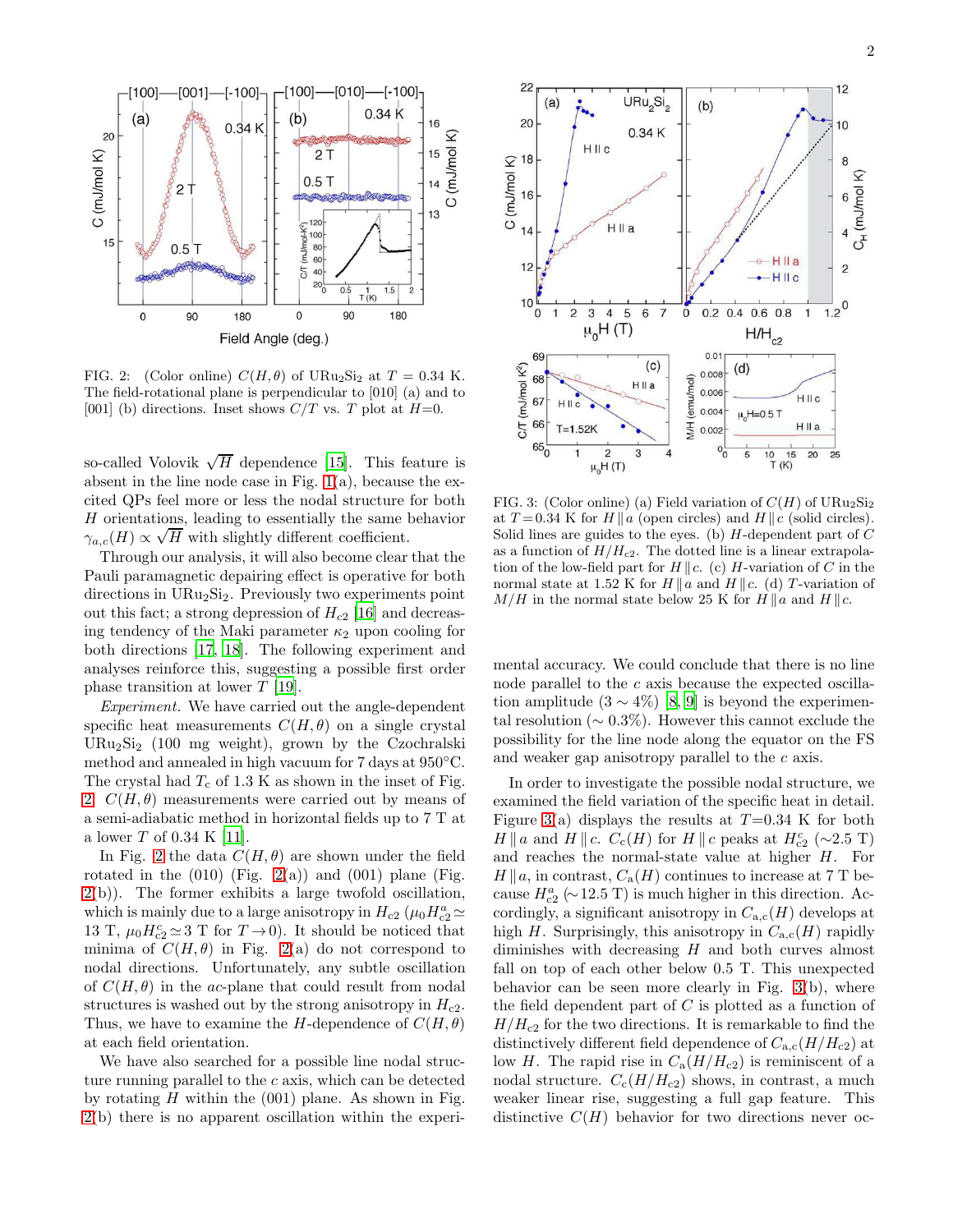curs when the line nodes exist on the FS, as discussed in Fig. [1\(](#page-0-0)a). Thus, the experimental characteristics of URu<sub>2</sub>Si<sub>2</sub> in Fig. [3\(](#page-1-1)b) are qualitatively consistent with the gap structure with the point nodes locating at the north and south poles on the FS, as shown in Fig. [1\(](#page-0-0)b).

Since superconductivity in  $URu<sub>2</sub>Si<sub>2</sub>$  coexists with HO that sets in at 17.5 K, one might suspect that its field-direction dependent excitations could result in the anisotropic behavior of  $C_{\rm a,c}(H/H_{\rm c2})$  at low H. In order to rule out this possibility, we carried out the  $C(H)$ measurements at 1.52 K just outside the superconducting state but still well inside the HO phase (Fig.  $3(c)$ ). For both field directions,  $C_{a,c}(H)/T$  is only weakly Hdependent; a slight linear decrease by 2∼3% has been observed at 2 T. Since the  $C_{\text{a.c}}(H)/T$  variation in the superconducting state (Fig. [3\(](#page-1-1)a)) is much larger (40∼100% at 2 T), this change in the normal-state background is negligible. In order to back up this argument, we have also measured the magnetization  $M(T)$  at  $\mu_0H=0.5$  T (Fig. [3\(](#page-1-1)d)). It is well known that  $M_a(T)$  for  $H \parallel a$  is nearly T-independent whereas  $M_c(T)$  for H || c exhibits a kink upon HO at 17.5 K and rapidly decreases at lower  $T$  [\[1](#page-3-0)]. For both directions,  $M/H$  below 10 K, where HO is well developed, is virtually  $T$ -independent. The slight upturn in  $M_{a,c}(T)$  seen below 5 K in Fig. [3\(](#page-1-1)d) is presumably due to impurity effect. Then making use of a Maxwell relation  $\partial^2 M/\partial T^2 = T^{-1}\partial C/\partial H$ , field variation of  $C(H)$  is expected to be small, consistent with the results in Fig.  $3(c)$ . Thus we conclude that the contribution of HO to  $C(H)$  is small and negligible; the distinctively different field dependence of  $C_{a,c}(H/H_{c2})$  in Fig. [3\(](#page-1-1)b) arises from superconductivity in the system.

Compared with theoretical curves in Fig. [1\(](#page-0-0)b),  $\gamma(H)$ of the experimental data in Fig. [3\(](#page-1-1)b) is suppressed at the middle-H region for both directions. Especially for  $H \parallel c$ , starting from a gradual linear increase (dotted line) at low H,  $\gamma(H)$  shows concave curvature at high  $H$ , which is in contrast to the theoretical curve in Fig. [1\(](#page-0-0)b) showing convex curvature. We may attribute the anomalous behavior to the Pauli paramagnetic depairing that suppresses superconductivity eminently at high H. Then  $H_{c2}$  is reduced, and  $\gamma(H)$  rapidly rises at high H.

According to the  $M(H)$  measurements [\[17,](#page-3-16) [18\]](#page-3-17), the Maki parameter  $\kappa_2 \propto 1/\sqrt{(\partial M/\partial H)}_{H=H_{c2}}$  is an increasing function of T for both orientations, which is opposite to an ordinary SC [\[20\]](#page-3-19). At  $H = H_{c2}$  they show large paramagnetic moments build in the mixed state. These facts clearly indicate that the paramagnetic effect is an important ingredient in fully understanding this material.

Theoretical calculation. To support above suggestions, we calculate the ZEDOS  $N(0, H)$  by the microscopic quasi-classical theory in the clean limit including the paramagnetic effect. As is done in Ref. [\[21\]](#page-3-20), we selfconsistently determine the spatial structure of the pair potential  $\Delta(\mathbf{r})$  and the vector potential  $\mathbf{A}(\mathbf{r})$ , to appropriately evaluate the vortex core contribution, through the



<span id="page-2-0"></span>FIG. 4: (Color online) H-dependence of  $\gamma(H)$  for  $H \parallel a$  in the linear point node case  $\phi(\mathbf{k}) = \sin \theta$  (a) and the quadratic point node case  $\phi(\mathbf{k}) = \sin^2 \theta$  (b). Solid circles are the experimental data in Fig. [3\(](#page-1-1)b).  $\mu = 0$  (A), 0.85 (B), 1.7 (C) in (a).  $\mu = 0$ (A), 0.6 (B), 1.0 (C) in (b)



<span id="page-2-1"></span>FIG. 5: (Color online) The same as in Fig. [4,](#page-2-0) but for  $H \parallel c$ .  $\mu = 0$  (A), 1.6 (B), 2.5 (C) in (a).  $\mu = 0$  (A), 1.3 (B) in (b).

quasi-classical Green's functions  $g(\omega_n, \mathbf{k}, \mathbf{r})$ ,  $f(\omega_n, \mathbf{k}, \mathbf{r})$ , and  $f^{\dagger}(\omega_n, \mathbf{k}, \mathbf{r})$ , which are calculated by the Eilenberger equation

$$
\{\omega_n + i\mu B + \mathbf{k} \cdot (\nabla + i\mathbf{A})\} f = \Delta \phi(\mathbf{k})g,
$$
  

$$
\{\omega_n + i\mu B - \mathbf{k} \cdot (\nabla - i\mathbf{A})\} f^{\dagger} = \Delta^* \phi^*(\mathbf{k})g,
$$
 (1)

with  $g = (1 - ff^{\dagger})^{1/2}$ , Reg > 0, Matsubara frequency  $\omega_n = (2n + 1)\pi T$ , and effective Zeeman energy  $\mu B$ .  $\mu$  characterizes the strength of the paramagnetic effect. The self-consistent calculation is performed at  $T = 0.1T_c$ in the triangular vortex lattice for  $\bf{k}$  on an isotropic Fermi sphere. The local DOS at an energy  $E$  is given by  $N(E, \mathbf{r}) = \langle \text{Re } g(\mathrm{i}\omega_n \to E + \mathrm{i}0^+, \mathbf{k}, \mathbf{r}) \rangle_{\mathbf{k}}$  with the Fermi sphere average  $\langle \cdots \rangle_{\mathbf{k}}$ . By the spatial average of  $N(E =$ 0, r), we obtain the ZEDOS  $N(0, H) = \langle N(E = 0, r) \rangle_r$ .

In Figs. 4 and 5 we examine two cases of point nodes, (i) quadratic point nodes by the pairing function  $\phi(\mathbf{k})=$  $\sin^2 \theta$ , and (ii) linear point nodes by  $\phi(\mathbf{k}) = \sin \theta$ , where  $\theta$  is the polar angle from the c axis. The former (i) is consistent with the experiments  $C(T) \propto T^2$  [\[4,](#page-3-3) [5\]](#page-3-4) and  $T_1^{-1} \propto T^3$  [\[6](#page-3-5)]. However, as shown in Fig. [5\(](#page-2-1)b), the resulting  $\gamma_c(H)$  exhibits upward curvature at low H, which fails to explain the linear H-dependence of our experimental data. The latter (ii), used in the calculation for Fig. [1,](#page-0-0) can reproduce  $\sqrt{H}$ -like behavior for  $H \parallel a$  (Fig.  $4(a)$  $4(a)$ ) and H-linear behavior for H || c (Fig. [5\(](#page-2-1)a)). For